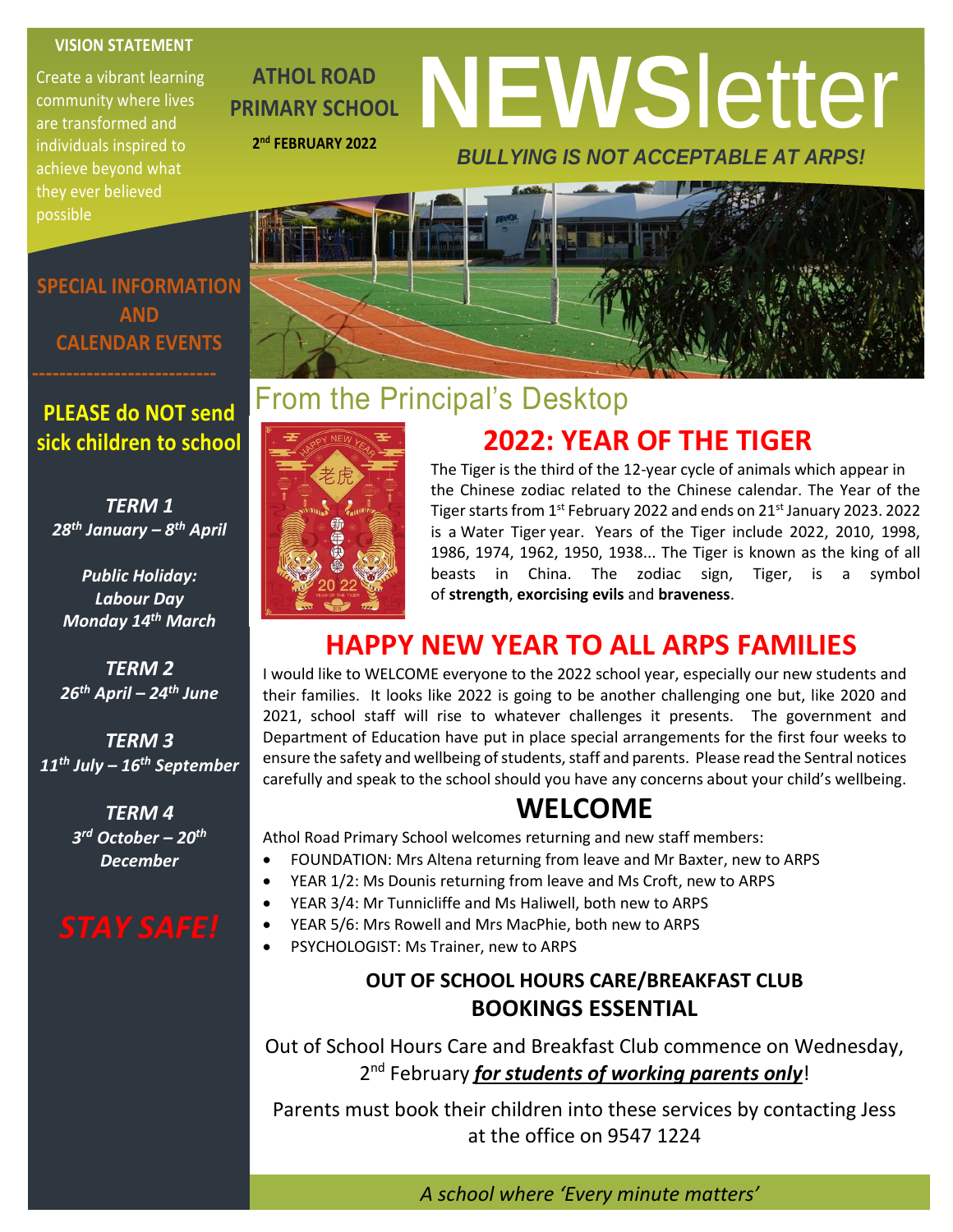| 2022 STAFFING                                                                                                                                                     |                                                       |
|-------------------------------------------------------------------------------------------------------------------------------------------------------------------|-------------------------------------------------------|
| Principal: Ruby Toombs                                                                                                                                            | <b>Assistant Principal: Carmel Nigro</b>              |
| <b>Business Manager: Emma Pearse</b>                                                                                                                              | <b>Office Manager: Jess Beggs</b>                     |
| KINDERGARTEN:                                                                                                                                                     |                                                       |
| Rhiannon Williams, Anita McDonnell, Cora Hong, Tina Mangoni, Siv Ou, Melanie Green, Sophea Lim                                                                    |                                                       |
| FOUNDATION:                                                                                                                                                       |                                                       |
| Kate Qemal, Sylvie Altena, Sam Addison, Daphne Chong, Michael Baxter, Ashlee Harris, Trina Marsh, Jackie Andersson                                                |                                                       |
| <b>YEAR 1/2:</b>                                                                                                                                                  |                                                       |
| Kiara Davis, Bec Karpati, Lisa Teitzel, Olivia Nesbitt, Teagan Stuart, Emma Dounis, Catherine Croft, Alison Wallace,                                              |                                                       |
| Kathryn Ewer, Leela Concessio                                                                                                                                     |                                                       |
| <b>YEAR 3/4:</b>                                                                                                                                                  |                                                       |
| Sarah Salt, Simone Newsome, Lucy Walton, Amanda Tran, Michelle Heather, Rebecca Meade, Scott Tunnicliffe, Jordyn                                                  |                                                       |
| Halliwell, Jenny Giles, Kayla Frankel, Wendy Beveridge                                                                                                            |                                                       |
| <b>YEAR 5/6:</b>                                                                                                                                                  |                                                       |
| Haidee Rowell, Kat Crow, Jessica Yates, Shivone Ferdinands, Kirri Van Haaster                                                                                     |                                                       |
| <b>SPECIALISTS:</b>                                                                                                                                               |                                                       |
| Bryan Hunter (Environmental Education), Vicki Santavas (Visual Arts), Malina Yi (Mandarin), Chris Keleher (Physical<br>Education), Trish Brewer (Performing Arts) |                                                       |
| <b>MULTICULTURAL AIDES:</b>                                                                                                                                       |                                                       |
| Mei Luong (Vietnamese), Dana Chan (Cambodian)                                                                                                                     |                                                       |
| SPEECH PATHOLOGY: Ella Mechelen                                                                                                                                   |                                                       |
|                                                                                                                                                                   |                                                       |
| SPEECH SUPPORT: Julie White, Marina Ruffolo                                                                                                                       |                                                       |
| PSYCHOLOGISTS: Ashleigh Barber, Louisa Trainer                                                                                                                    |                                                       |
| <b>STUDENT WELLBEING: Jenny Phillips</b>                                                                                                                          |                                                       |
| OUT OF SCHOOL HOURS CARE: Wendy Beveridge, Kayla Frankel, Marina Ruffolo                                                                                          |                                                       |
| <b>LIBRARY SUPPORT: Deborah Maniatis</b>                                                                                                                          | <b>OCCUPATIONAL HEALTH &amp; SAFETY: Katrina Gray</b> |
| IT MANAGER: Alexx Verdichizzi                                                                                                                                     | <b>CANTEEN: Mary Orfanidis</b>                        |
| <b>GROUNDS MAINTENANCE: Greg Schuhkraft</b>                                                                                                                       | <b>CLEANER: Tatini</b>                                |

### REMINDER: DROP OFF AND PICK UP ARRANGEMENTS

#### **DROP OFF:**

Parents are required to leave students in Year  $1 - 6$  at the front gate in the mornings.

Parents of students commencing in Foundation are required to bring their child/ren to the undercover basketball area at the front of the school where teachers will collect them.

#### **PICK UP:**

• Where parents/carers can wait outside the school grounds after school they are asked to please do so.

#### *DESIGNATED WAITING PLACES IF YOU NEED TO ENTER THE SCHOOL GROUNDS*

- Parents/Carers of children in **Year 3 - 6** must wait on the **FRONT OVAL**
- Parents/Carers of children in **Year 1/2** must wait **outside the Year 1/2 building.**
- Parents/Carers of children in **Foundation** must wait on the **basketball court at the front of the school**.
- NOTE: Parents/carers with children in multiple grades must wait in the area designated for the **YOUNGEST** child!